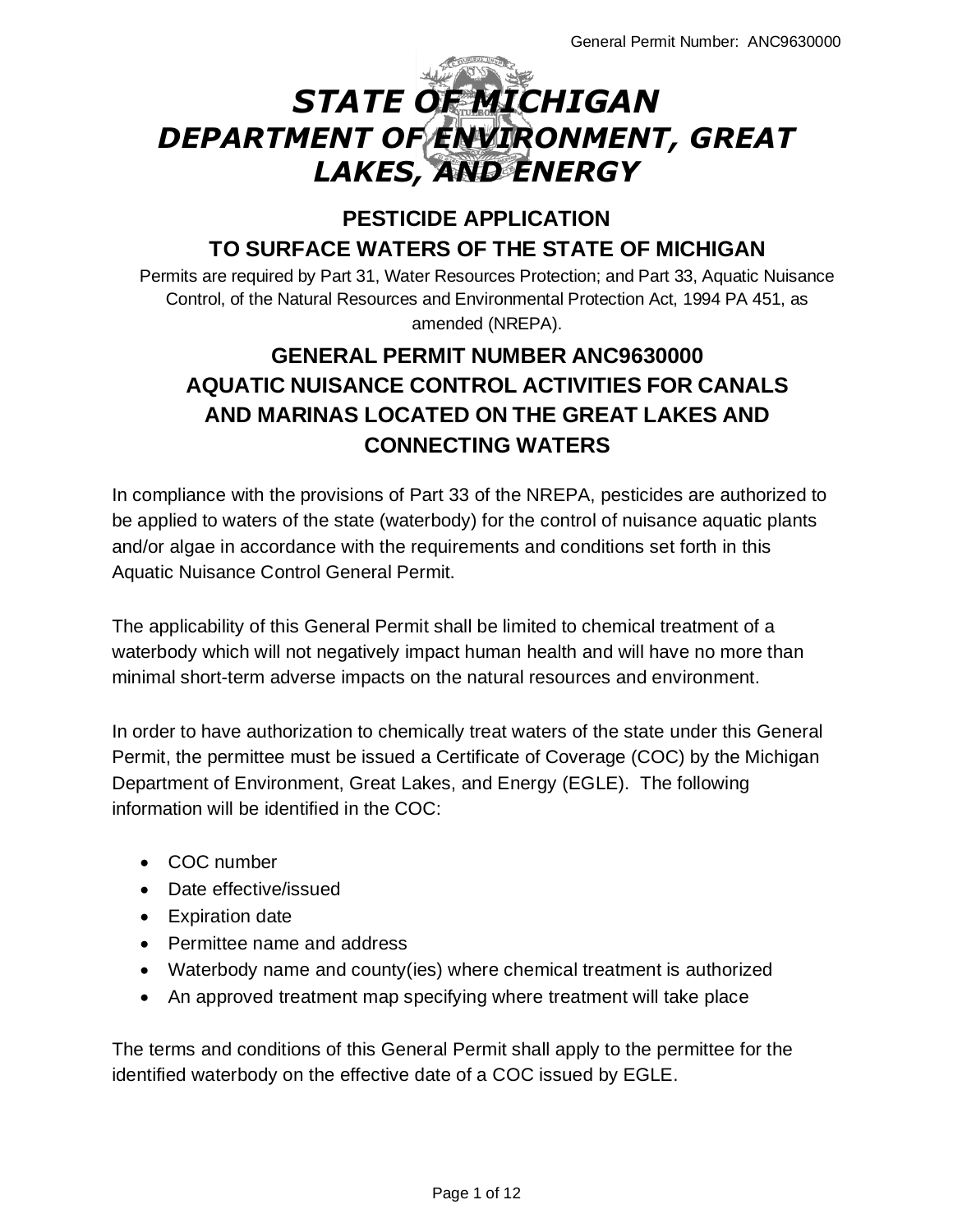All submissions and notifications to EGLE as required by this General Permit shall be accomplished through the MiWaters permitting database.

For additional information or questions regarding this General Permit, please contact EGLE's Aquatic Nuisance Control (ANC) Program at EGLE, Water Resources Division, P.O. Box 30458, Lansing, Michigan 48909-7958; 517-284-5593; egle-wrd-anc@michigan.gov; or [www.michigan.gov/anc.](http://www.michigan.gov/anc)

**This permit takes effect on January 1, 2021. The provisions of this General Permit are severable**. **This permit shall expire on December 31, 2024.**

**Issued: November 1, 2020**

Amanda Bosak, Supervisor Water Quality and Aquatic Nuisance Control Permits Unit Water Resources Division

**\_\_\_\_\_\_\_\_\_\_\_\_\_\_\_\_\_\_\_\_\_\_\_\_\_\_\_\_\_\_**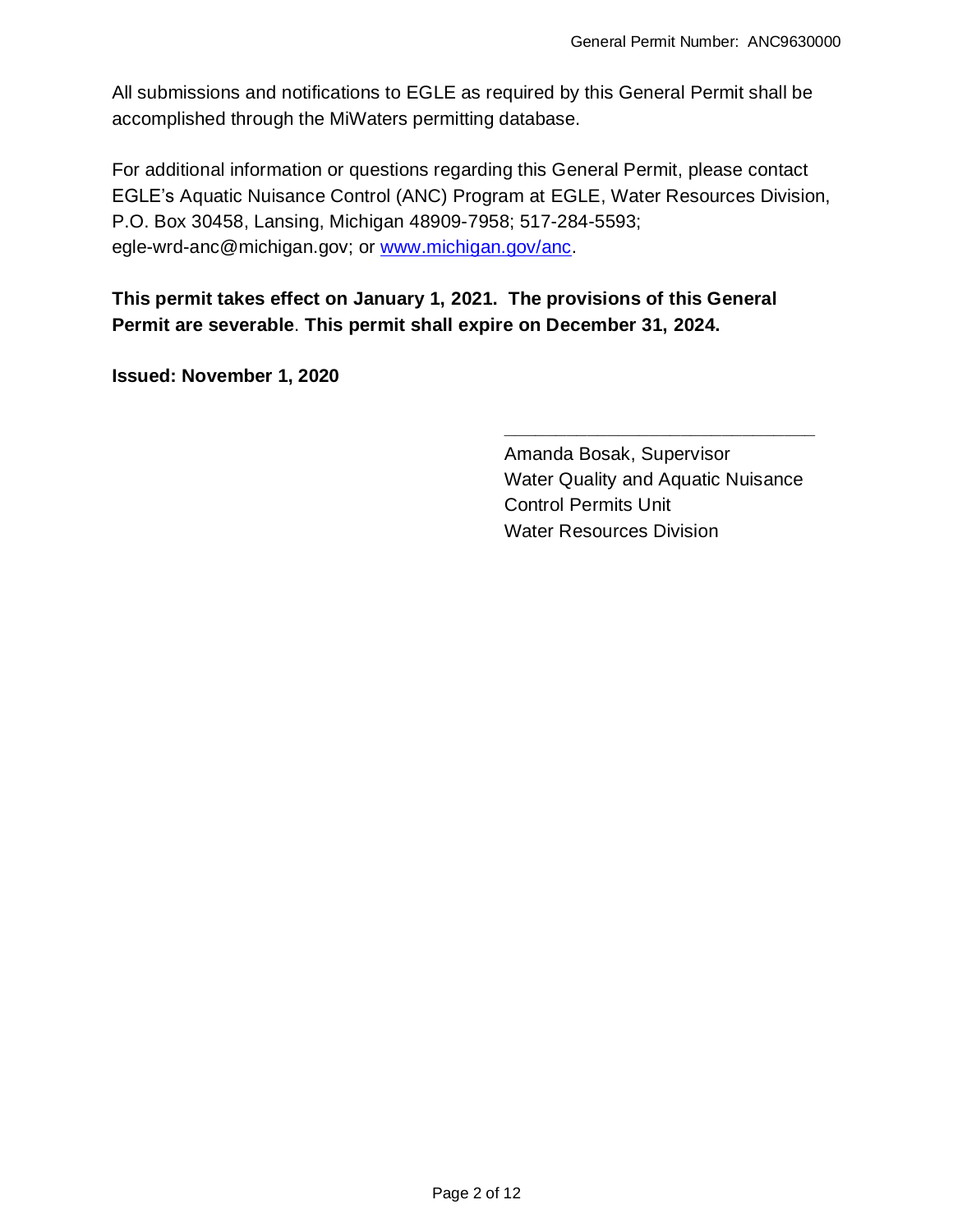# **Section A. Annual Fee for Certificates of Coverage that Cover More than One Year**

In accordance with Section 3309 of Part 33, the permittee shall make payment of an annual fee to EGLE by April 1 or prior to the first treatment for each year covered by a multi-year COC issued under this General Permit. The annual fee is equal to the initial COC application fee. The annual fee shall be submitted through the "ANC Annual Fee" Schedule of Compliance in the MiWaters permitting database.

# **Initial COC Application Fee: \$75.00**

# **Section B. Qualified Sites**

A canal or marina qualifying for approval to be chemically treated under this General Permit must meet all of the following criteria:

- An individual canal system or marina facility (private, commercial or municipal) contiguous to a Great Lake or the connecting waters (Detroit River, Lake St. Clair, St. Clair River or St. Mary's River)
- Dredged from uplands or leased state bottomlands enclosed by a breakwater
- Minimal to no flow conditions expected within the canal or marina
- Has no contiguous wetlands associated with the canal or marina
- Is not associated with a designated trout stream
- Does not have federal or state endangered, or threatened species pursuant to Part 365 of the NREPA, or critical habitat, associated with it
- Has been identified by EGLE as being able to receive an appropriate level of protection under this general permit
- Is listed in the document titled "Canals and/or Marinas currently eligible for authorization under a COC"

The current list of canals and marinas approved for treatment under this General Permit is available from EGLE upon request or at [www.michigan.gov/anc;](http://www.michigan.gov/anc) select "Application & Permit Information," then select "General Permits and Pre-Approved Lists of Specific Waterbodies Eligible for Certificates of Coverage (COC)," and then select "Canals and/or Marinas currently eligible for authorization under a COC."

# **Section C. Authorizations and Coverage Provisions**

#### **1. Authorized Areas**

Chemical treatment for control of nuisance aquatic plants and algae is authorized only to waters of the state as defined by this General Permit, specified by the issued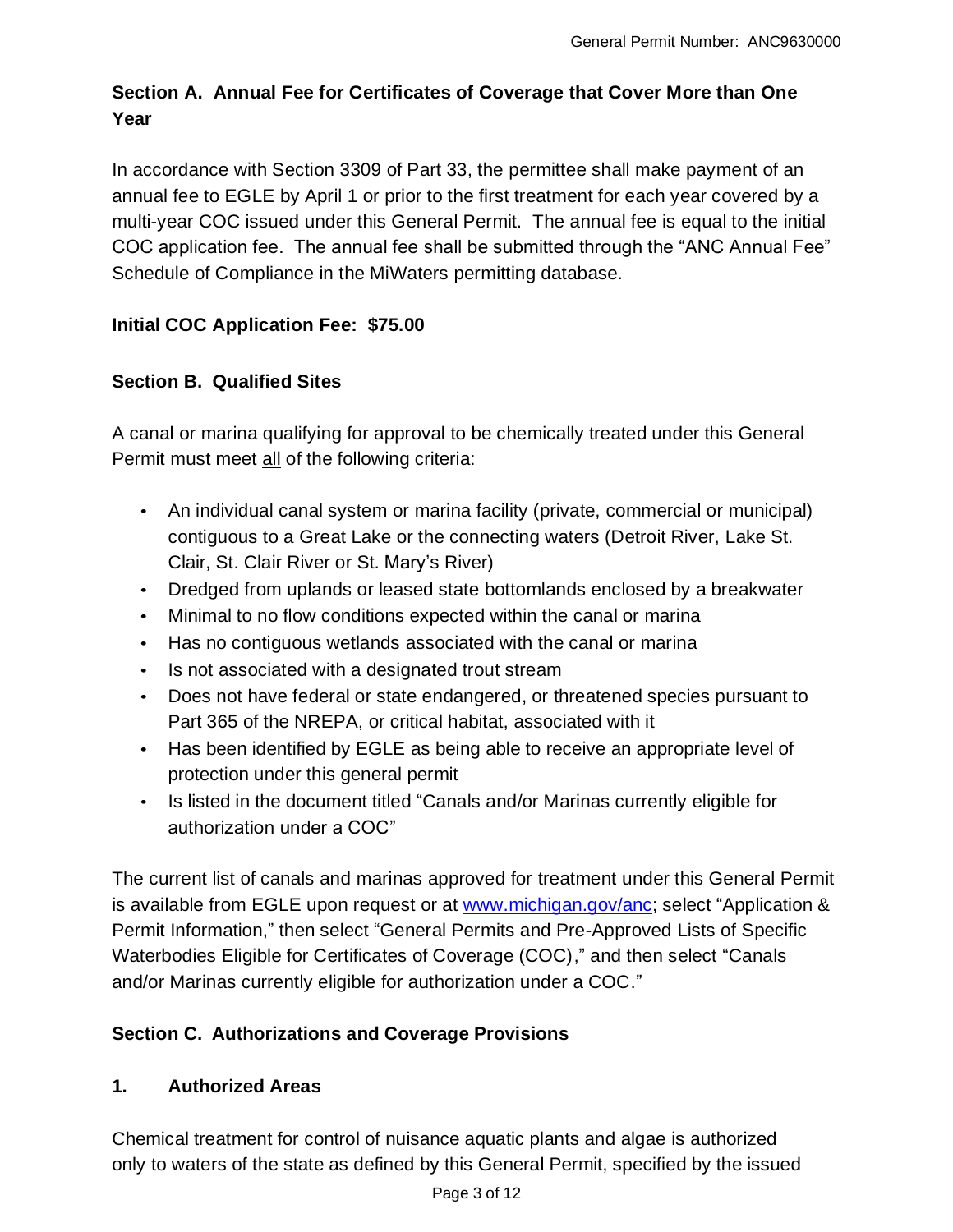COC, and to areas delineated on the approved treatment map attached to the COC, or through an expansion due to an infestation of an adjacent area in accordance with Section 3311 of Part 33.

Prior to issuance of the COC under this General Permit, areas where chemical treatment for control of nuisance aquatic plants and algae is approved must be either under the legal control of the permittee or the party(ies) who has/have granted the permittee authority to treat, or otherwise under legal control as specified in Section 3308 of Part 33.

#### **2. Chemical Application**

The permittee shall comply with this permit and all pesticide label instructions to protect self, others, and the environment. The label is provided with the pesticide container and includes requirements for the safe and effective use of the pesticide; and may suggest ways to avoid unintended impacts to human health and the environment. Pesticide labels are federally approved legal documents and their requirements are enforced under both federal and state laws.

The permittee may apply only those specific chemical products that are approved by EGLE and listed on the chemical table titled "Chemicals Approved for Use Under the Aquatic Nuisance Control General Permit for Canals and Marinas Located on the Great Lakes and Connecting Waters." This chemical table is available from the ANC Program upon request or at [www.michigan.gov/anc;](http://www.michigan.gov/anc) select "Application & Permit Information," then select "General Permits and Pre-Approved Lists of Specific Waterbodies Eligible for Certificates of Coverage (COC)," and then select "Chemicals approved for canals and/or marinas." The necessary application rate may be lower than the maximum rate listed in the table, and may depend on the target species, the timing of the treatment, the use of additives such as surfactants, and various site conditions (refer to the federal product label).

Some chemical products may require special applicator certifications. Refer to the federal product label for applicator certification requirements.

#### **3. Treatment Intervals**

With few exceptions, the products approved for use in Section C.2. of this General Permit have a minimum length of time required between each treatment in the same area(s) of impact, in accordance with the federal product label. Some of the federal product labels also have limits on the total amount of chemical applied annually per treatment area. Follow the federal treatment interval and annual limits. Further restrictions are outlined in Section C.4. of this permit.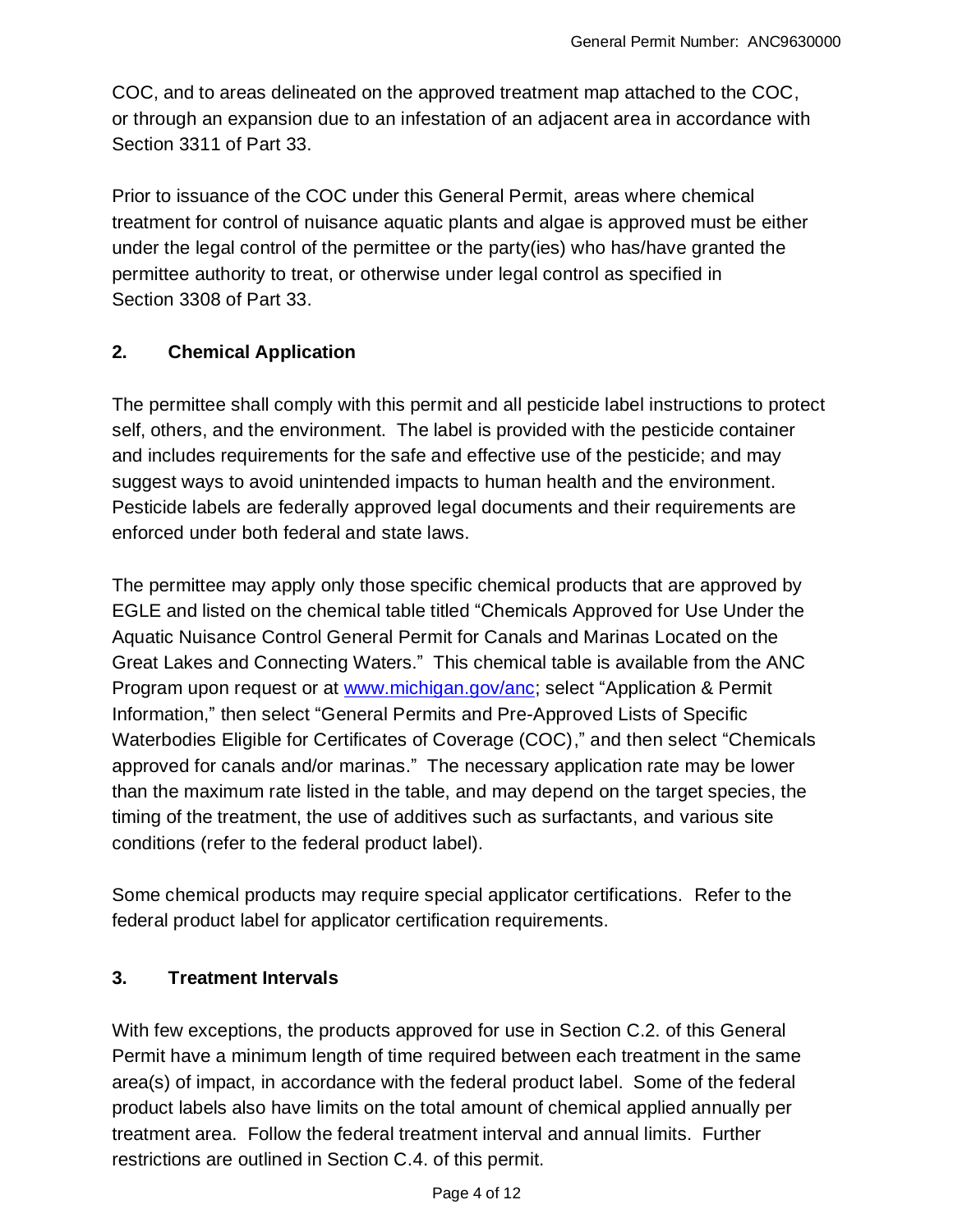#### **4. General Conditions**

Do not chemically treat within **50** feet of any outlet or opening to the Great Lakes or connecting waters.

Multiple products with the same active ingredient are approved by this permit. Do not apply multiple formulations of the same active ingredient that, in combination, exceed 1) either of the product label application rates and/or active ingredient concentration for the target species and site conditions, or 2) the approved application rate on this permit if it is lower than the maximum label rate.

With few exceptions, the federal labels for aquatic herbicides require setback distances from active surface water intakes used for potable drinking water. Such intakes exist in inland lakes and along the Great Lakes and connecting waters and serve as drinking water sources for some communities. Refer to the specific product label for setback requirements or guidelines prior to application of these products. Contact the local drinking water authority in proximity to the treatment site if you are unsure about the local drinking water source and location of an intake.

Application of any herbicide on a per-acre basis in shallow areas may result in a concentration of active ingredient exceeding the federal label maximum, which could result in unacceptable impacts to non-target organisms. The per-acre chemical amount must be adjusted to the depth of water being treated. Consult the federal product label to ensure proper application.

Upon receipt of written notification from EGLE, the permittee may be required to fulfill any of the following requirements:

- Conduct the chemical treatment only when an EGLE representative is present.
- Notify EGLE not less than two (2) business days in advance of chemical treatment.
- Submit an accurate map or written description of the exact locations where each chemical was applied to EGLE within 24 hours of the completion of each treatment.
- In addition to the normally required notification, also notify other person(s) specified by EGLE.
- Satisfy additional reporting requirements (instead of, or in addition to, the requirements listed below in Section D).
- Allow EGLE or its representative to collect a sample of the chemical(s) used before or during any chemical treatment.
- Apply chemicals so that swimming restrictions are not imposed on any Saturday, Sunday, or state-declared holiday.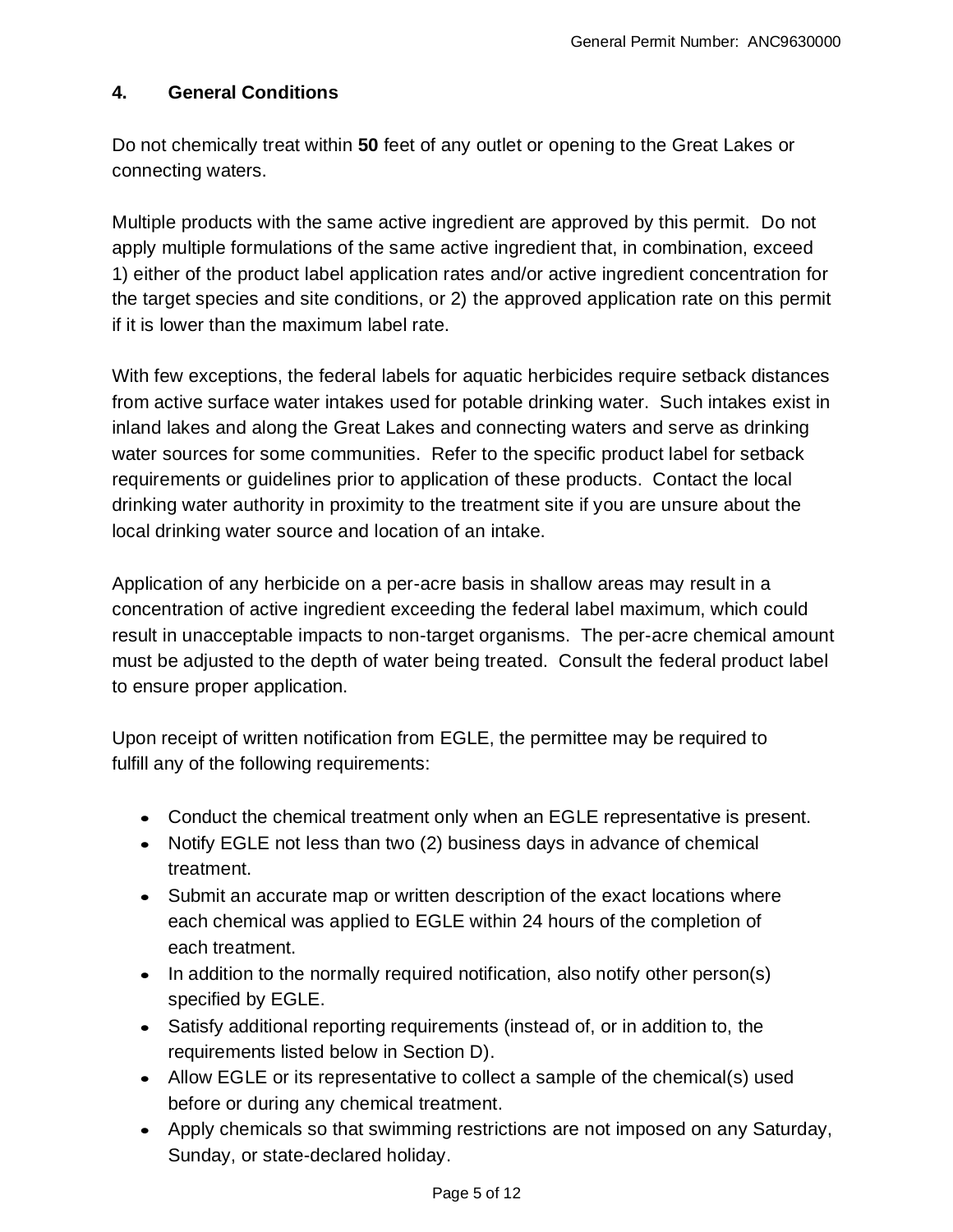- Take special precautions to avoid or minimize potential impacts to human health and safety, the environment, and non-target organisms.
- Perform water residue analysis to verify the chemical concentrations in the waterbody according to a frequency, timing, and methodology approved by EGLE.
- Any other requirements determined by EGLE as necessary to protect the natural resources or the public health and safety, to prevent economic loss or impairment of recreational uses, to protect non-target organisms, or to help ensure control of the aquatic nuisance.

Specific Product Restrictions-Chelated Copper:

Treatment of wild celery (*Vallisneria americana*) with a chelated copper herbicide product shall not occur more than two times per year within the same treatment area.

Endothall:

The use of Hydrothol 191 Granular to control submerged macrophytes is restricted to a one-time only treatment after July 15. Treatment shall not exceed a total maximum area of 10 percent of the canal or marina and shall also not exceed 20 feet of canal frontage per residentially developed parcel, or no more than 30 percent of the nearshore frontage for marinas. Near-shore frontage is defined as areas less than five (5) feet deep.

The use of Hydrothol 191 Granular herbicide has been approved by this General Permit at a rate in excess of 0.3 parts per million (ppm) and, according to the federal product label, may be toxic to fish under certain conditions. The federal product label suggests that treatment be conducted by a certified pesticide applicator. Per federal product label, the product shall be applied evenly in narrow margins or stripes to control target plants so that fish are not killed and apply product from the shoreline out, so fish are not trapped.

#### Colorants:

The use of water dye at the tracer rate is allowed by this General Permit. Tracer amount is defined in Approved Chemical Table referenced in Section C.2. The use of water dye at the colorant application rate is prohibited under this General Permit. Water dyes that are labeled as herbicides (e.g., Aquashade®, Admiral®, Pond Care Algae Blocker®) are prohibited under this General Permit.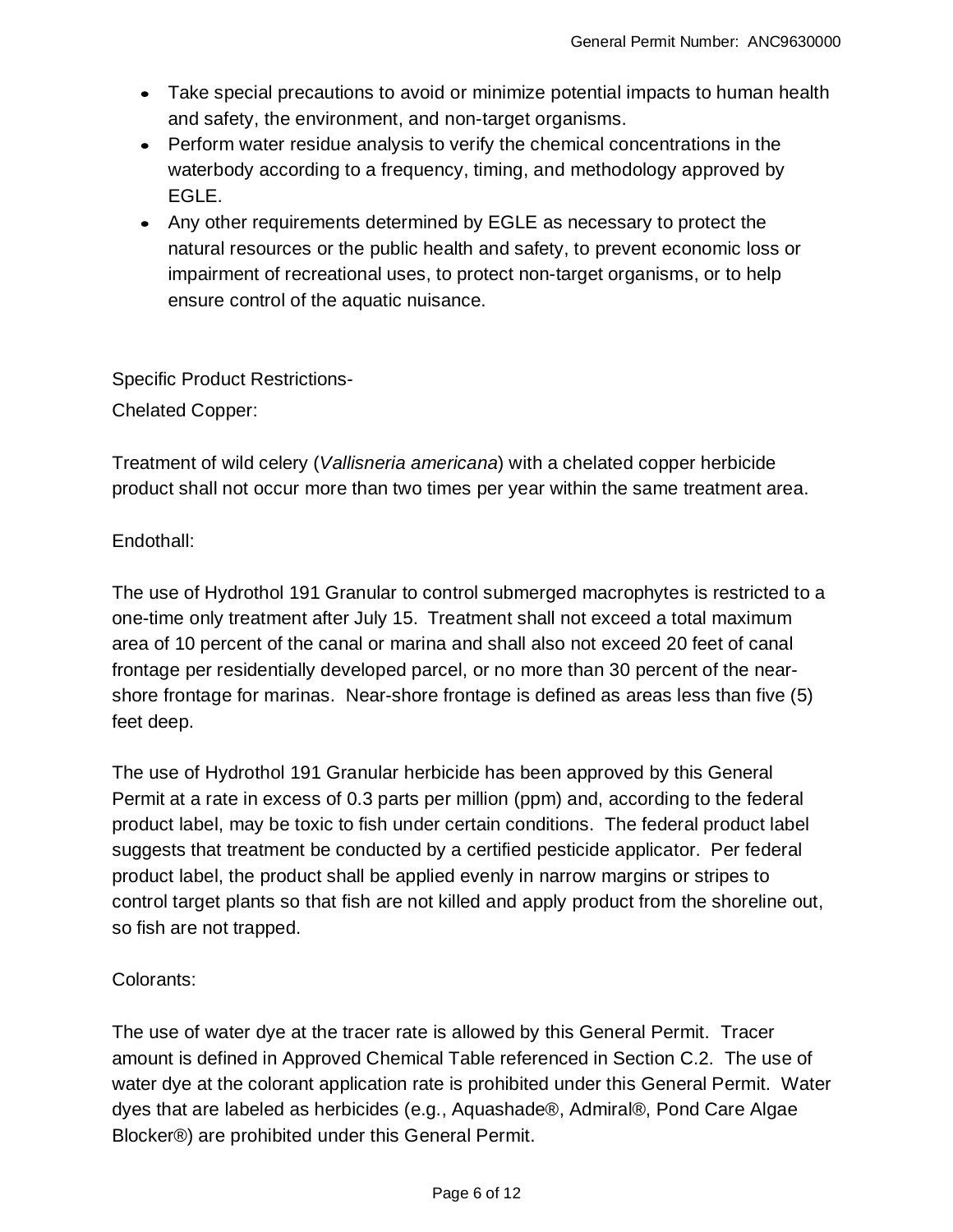Imazapyr and carfentrazone:

Application of products containing imazapyr and carfentrazone can be made only by federal or state agencies, such as Water Management District personnel, municipal officials and the U.S. Army Corps of Engineers, or those applicators who are licensed or certified as aquatic pest control applicators and are authorized by the state or local government.

#### **5. Notification and Posting Requirements**

The ANC statute allows a permittee to expand the area of impact, without a formal revision of the treatment area, beyond that authorized in the COC issued under this General Permit to include *adjacent* (as defined in Section F. Definitions) areas of the same waterbody or treatment area that became infested after the application was submitted. These areas allowed for expansion, without a formal revision, include **only infestations of non-native species***,* as defined in Section F. Definitions. The expansion treatment must use the same chemicals and application rates as those currently authorized in the permit.

The permittee shall submit: (1) a notification of an impending expansion treatment, and (2) an expansion report.

- 1. Notification of impending expansion treatment If expanding the area of impact for treatment of an infestation, the permittee shall notify EGLE prior to the initial treatment of the impending expansion area. This notification may be submitted by telephone at 517-284-5593 or by e-mail at egle-wrd-anc@michigan.gov, except in the following situation:
	- a) The treatment area expansion is proposed in a waterbody or treatment area that is located within or along the shoreline of the Great Lakes or inland waters in a municipality or township on the list in Appendix A; which can be found at [www.michigan.gov/anc,](http://www.michigan.gov/anc) select "Application & Permit Information, then select "Appendix A – Municipalities for the Purpose of Notification". ".

In this situation, the permittee shall complete the "ANC Pre-Expansion Notification" Schedule of Compliance in the MiWaters permitting database not less than two (2) full business days before the planned treatment of the expanded area. This notification shall include a map of the proposed expansion area(s), a list of chemical(s) to be applied, the date and time of anticipated treatment, written authorization to treat, and contact information for the on-site chemical applicator. EGLE has two (2) business days to notify the permittee of any specific concerns about the proposal.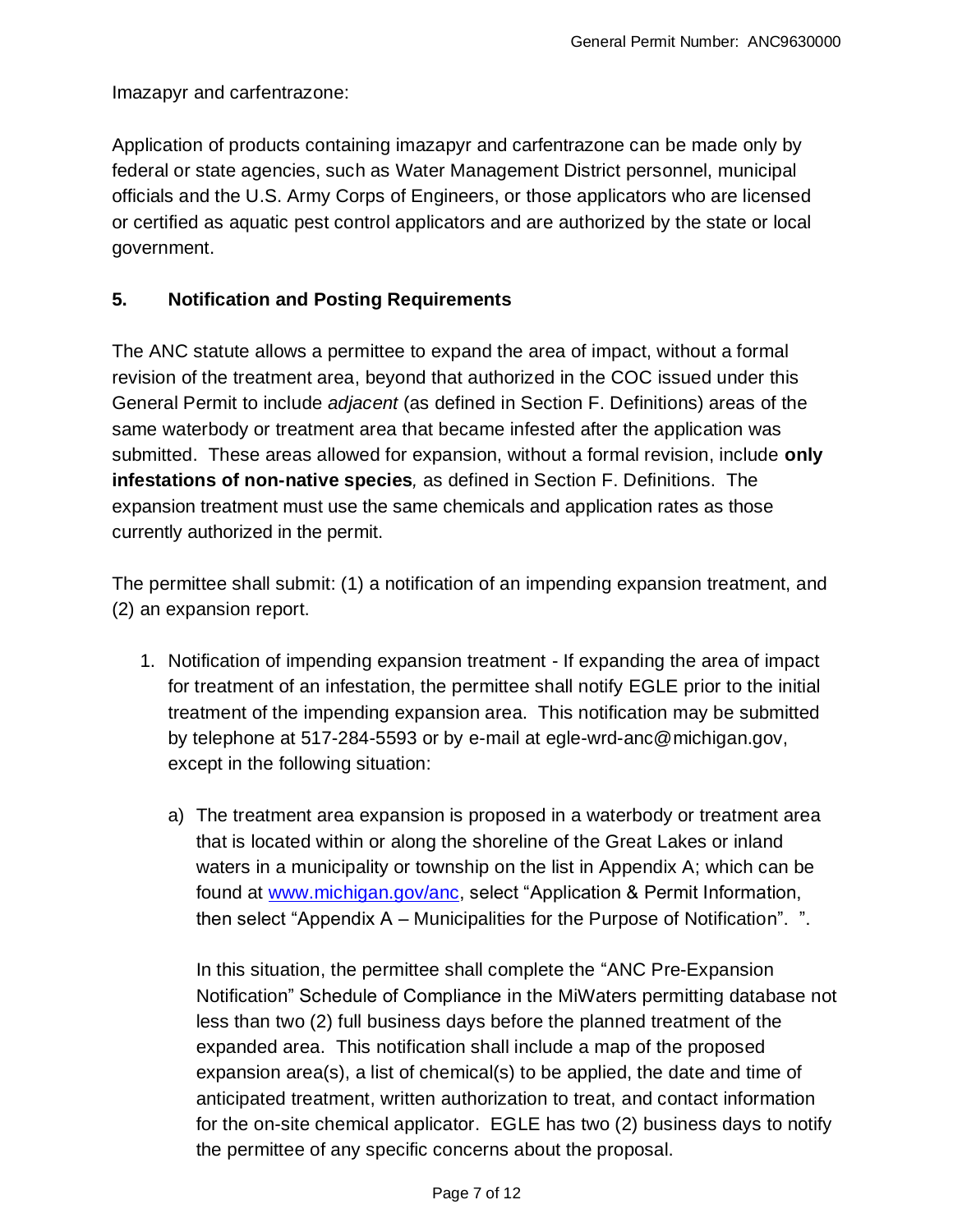2. Expansion Report Form - The permittee shall complete the "ANC Treatment Expansion Report" Schedule of Compliance in the MiWaters permitting database not later than 15 days following the initial expansion treatment.

The permittee is required to notify, in writing, an owner of any waterfront property on the permitted treatment site within 100 feet of the area of impact, not less than seven (7) days, and not more than 45 days, before each initial chemical treatment of the calendar year, in accordance with Section 3310(h) of Part 33. If the owner is not the occupant of the waterfront property or the dwelling located on the property, then the owner is responsible for notifying the occupant. This notification requirement also applies to each new, or expanded, area of impact added during the calendar year. Notification records shall include at a minimum: a complete list of who received notification, the method used for notification distribution, the date notification was sent/delivered, and a record of barriers to notification.

Notice of the chemical application must be posted prior to each chemical application and shall remain posted for a minimum of 24 hours or until all water use restrictions have expired, whichever is later, in accordance with Section 3310(d) of Part 33. Alternate posting locations may be approved on a case-by-case basis by EGLE upon written request from the permittee. The written request must explain the necessity for alternative posting locations and a description of the proposed posting locations, including a map for clarification. An alternate posting request shall be submitted through the MiWaters permitting database as an attachment to the permit application or revision request.

The brand name and water use restrictions listed on the label for the specific product used shall be included on the posting sign. In addition, a 24-hour water use restriction for swimming/entry shall be indicated for all chemical applications, except for copperbased algae treatments and dyes when approved for use as a tracer or marker. All signs shall also include a recommendation that swimming/entry in the treatment area be avoided while applicators are applying chemicals. A posting sign template is available at [www.michigan.gov/anc;](http://www.michigan.gov/anc) select "Application & Permit Information," and then select "Posting Sign."

#### **Section D. Reporting and Recordkeeping**

#### **1. Release of Product and Adverse Incident Reporting and Documentation**

If product release outside of the approved treatment area(s) or downstream of a treated waterbody is suspected or confirmed, and/or if any fish or wildlife damage or significant non-target plant impacts occur in association with any chemical application, the permittee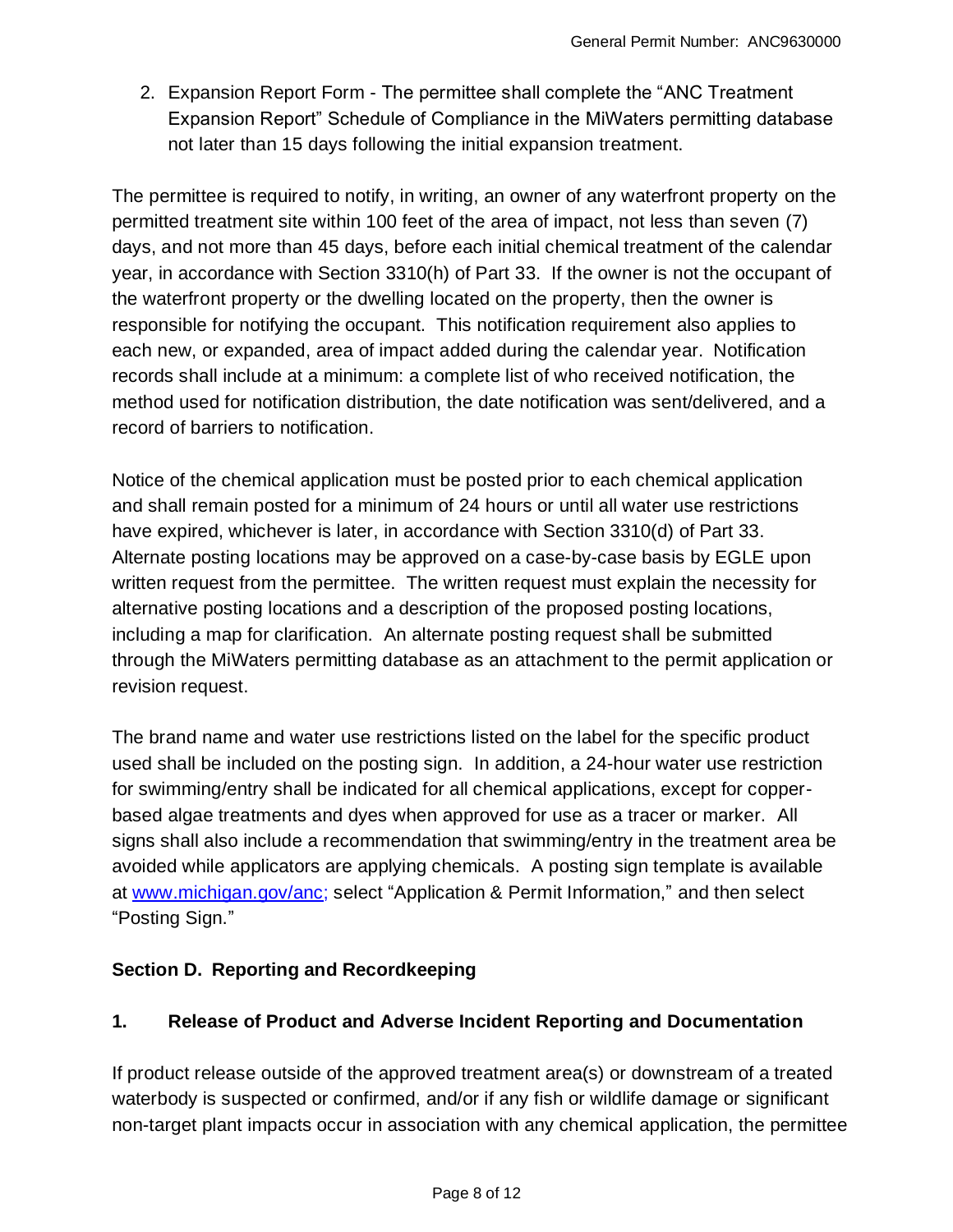is required to immediately contact the Department's 24-hour Pollution Emergency Alerting System (PEAS) telephone number, 1-800-292-4706.

If any fish or wildlife damage or significant non-target plant impacts occur in association with any chemical application, the permittee is also required to notify the EGLE's ANC program at [egle-wrd-anc@michigan.gov](mailto:egle-wrd-anc@michigan.gov) during regular business hours and complete the "ANC Notification of Human or Resource Impacts" Schedule of Compliance in the MiWaters permitting database.

#### **2. Treatment Report**

A complete treatment report including date(s) of application, chemical name(s), EPA registration number(s), application rate(s), actual treatment area, average water depth, amount(s) of chemical(s) applied, target plant species, weather conditions at time of application, and treatment map(s) indicating the area(s) of impact shall be submitted via the "ANC Treatment Report" Schedule of Compliance in the MiWaters permitting database not later than November 30 of each year that this permit is in effect, even if treatment is not undertaken.

#### **3. Record Retention**

The permittee shall keep written or electronic records as required in this permit. These records must be accurate, complete, and sufficient to demonstrate compliance with the conditions of this permit. All records shall be made available within two (2) calendar days to EGLE upon request, or within a time frame agreed upon by EGLE and the permittee.

The permittee shall obtain and maintain written permission, as described in Section E.6 from each bottomland owner in the area of impact for a minimum of one (1) year from the expiration date of the COC issued under this General Permit, unless exempt under Section 3308 of Part 33.

All other records shall be retained for a minimum of one (1) year beyond the expiration date of the COC issued under this General Permit.

#### **Section E. Liability**

#### **1. Noncompliance**

Initiation of any work on the permitted project confirms the permittee's acceptance and agreement to comply with all terms and conditions of this General Permit. Noncompliance with these terms and conditions, and/or of the General Permit, shall be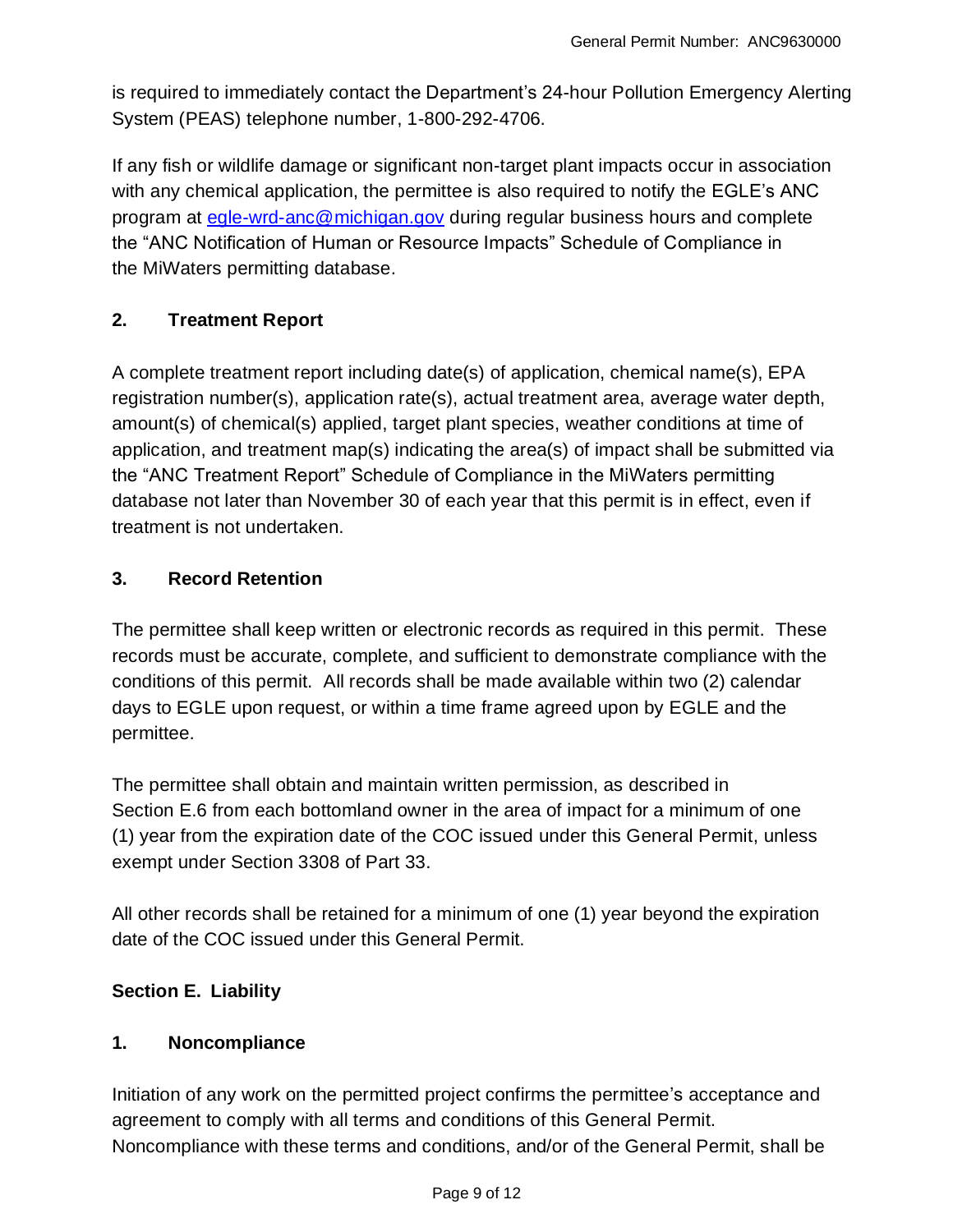cause for the modification, suspension, or revocation of the COC, in whole or in part. Further, EGLE may initiate criminal and/or civil proceedings to correct deficiencies, protect public health and natural resources, and secure compliance with statutes. Federal pesticide label requirements are incorporated into this permit by reference. Violation of federal pesticide label requirements is considered a violation of this permit.

The issuance of this General Permit does not authorize violation of any federal, state or local laws or regulations, nor does it obviate the necessity of obtaining such permits, including any other EGLE permits, or approvals from other units of government, as may be required by law.

Nothing in this permit shall be construed to preclude the initiation of any legal action or relieve any permittee from any responsibilities, liabilities, or penalties to which the permittee may be subject under the Endangered Species Act of 1973 (Title 16 of the United States Code, Section 1531 et seq.), or Part 365, Endangered Species Protection, of the NREPA.

### **2. Property Rights**

This General Permit does not convey property rights in either real estate or material, nor does it authorize any injury to private property or invasion of public or private rights.

#### **3. Indemnification**

The permittee shall indemnify and hold harmless the State of Michigan and its departments, agencies, officials, employees, agents and representatives for any and all claims or causes of action arising from acts or omissions of the permittee, or employees, agents, or representatives of the permittee, undertaken in connection with this General Permit. This General Permit shall not be construed as an indemnity by the State of Michigan for the benefit of the permittee or any other person.

#### **4. Right of Entry**

The permittee shall allow EGLE the following actions upon the presentation of credentials:

- To enter upon the permittee's premises where application equipment is located or in which any records are required to be kept under the terms and conditions of this permit
- To copy any records required to be kept under the terms and conditions of this permit
- To inspect equipment for use under this permit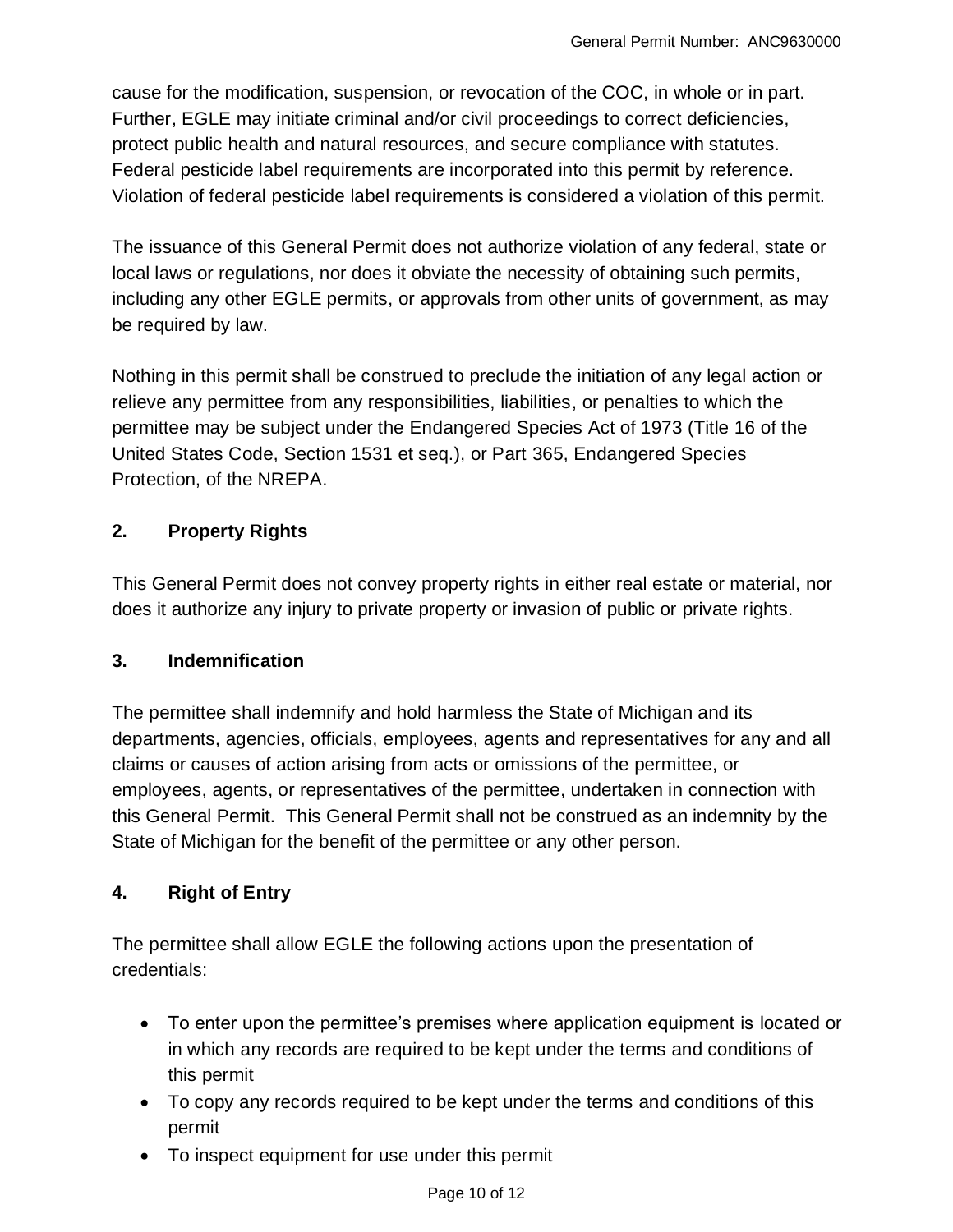• To sample chemicals and discharges

#### **5. Laboratory and Analytical**

When required by this permit or per the pesticide product label, laboratory analytical methods, practices and product or water sampling techniques shall be performed in accordance with standard laboratory guidelines. The permittee shall periodically calibrate and maintain all monitoring instrumentation at necessary intervals to ensure accuracy of measurements. When outside contractors or volunteers perform sampling and analysis, the permittee shall ensure that said contractors or volunteers are sufficiently qualified to perform the required sampling and analysis, and that the quality control measures listed above are properly executed. All records shall be made available within two (2) calendar days to EGLE upon request, or within a time frame agreed upon by EGLE and the permittee.

#### **6. Permission to Treat**

The permittee shall obtain authorization to chemically treat the proposed area of impact by obtaining written permission from each property owner who owns bottomlands in the area of impact. Written authorization from all property owners within the area of impact is required for each calendar year that the COC issued under this permit is in effect, prior to chemical treatment. It is the responsibility of the permittee to ensure that all permissions within the permitted treatment area are up to date each calendar year, per Section 3308 of Part 33.

#### **Section F. Definitions**

Adjacent: An area of impact, contiguous to an approved treatment area, permissible for expansions for an infestation per Section 3311(3) of Part 33.

Infestation: Any non-native invasive species that have grown into dense, monotypic stands causing ecological or economic harm.

Initial Chemical Treatment: The first treatment of each calendar year at approved treatment areas, as well as at expanded treatment areas, for infestations.

Native: An indigenous species to the ecosystem of Michigan prior to European settlement necessary for environmental health, habitat production, and economic development of fisheries and wildlife recreation.

Non-native Invasive: An introduced species that did not occur in Michigan's ecosystem prior to European settlement and where introduction causes or is likely to cause habitat,